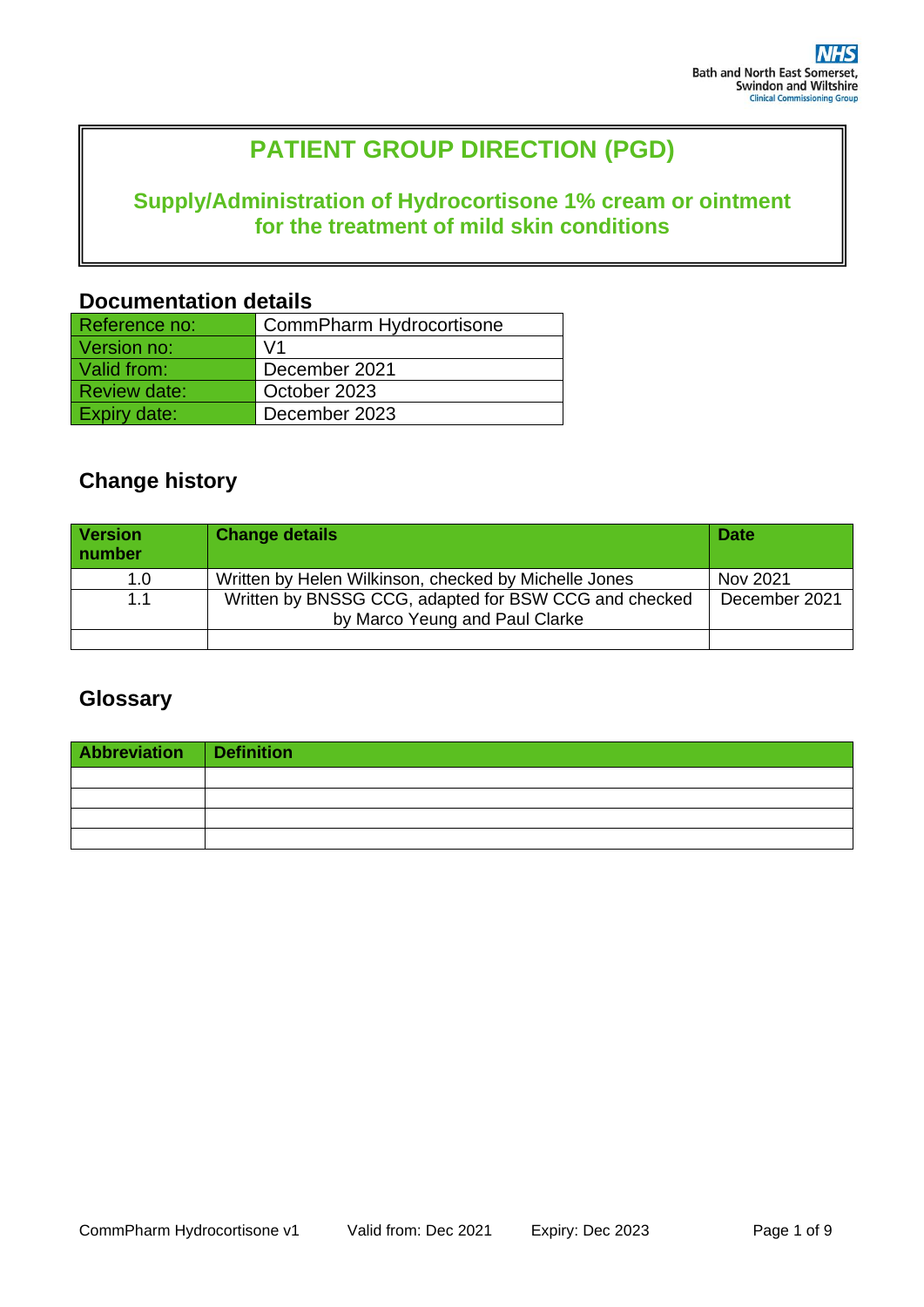### **1. PGD template development**

| Developed by:                                                                | <b>Name</b>                                                                          | <b>Signature</b> | <b>Date</b> |
|------------------------------------------------------------------------------|--------------------------------------------------------------------------------------|------------------|-------------|
| <b>Pharmacist</b>                                                            | Helen Wilkinson, Principal<br><b>Medicines Optimisation</b><br>Pharmacist, BNSSG CCG |                  | 12.02.2020  |
| <b>Doctor</b>                                                                | Dr Shaba Nabi, GP<br>Prescribing lead, BNSSG<br>CCG                                  |                  | 13.02.2020  |
| <b>Registered</b><br><b>Professional</b><br>representing users<br>of the PGD | Michelle Jones, Senior<br><b>Medicines Optimisation</b><br>Pharmacist, BNSSG CCG     | MeD              | 10.02.2020  |

## **PGD Working Group Membership**

| <b>Name</b>            | <b>Designation</b>                                     |
|------------------------|--------------------------------------------------------|
| <b>Helen Wilkinson</b> | Pharmacist, BNSSG CCG                                  |
| Michelle Jones         | Pharmacist, BNSSG CCG                                  |
| Elizabeth Jonas        | Pharmacist, BNSSG CCG                                  |
| Shaba Nabi             | GP, Prescribing Lead BNSSG CCG                         |
| <b>Richard Brown</b>   | <b>Pharmacist, Avon Local Pharmaceutical Committee</b> |
| <b>Judith Poulton</b>  | <b>Pharmacist, Avon Local Pharmaceutical Committee</b> |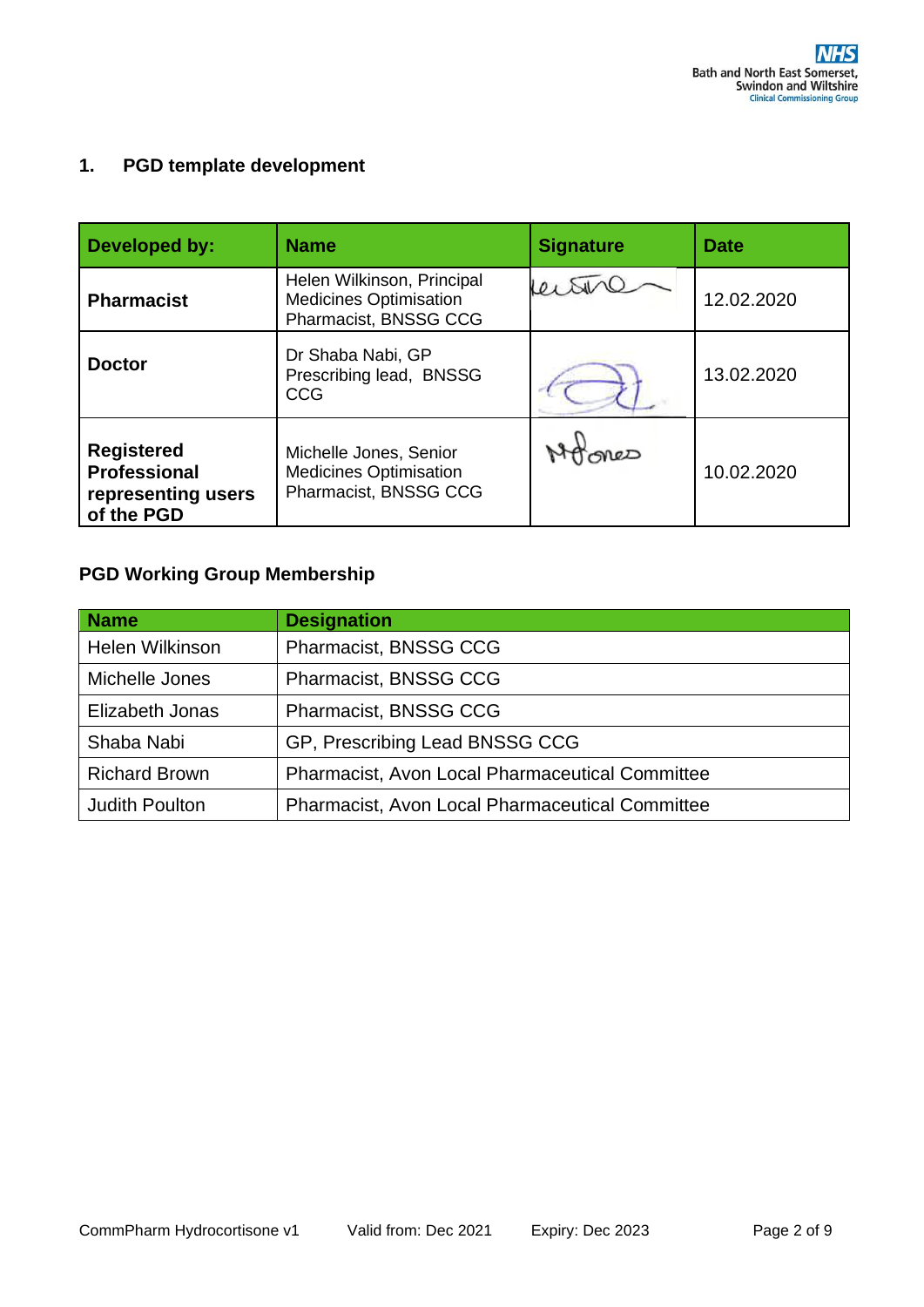*2.* **Organisational authorisations** *(may require amendment depending on how the service using the PGD is being commissioned/the organisation who is responsible for authorising the PGD – not all fields may be applicable)* 

The PGD is not legally valid until it has had the relevant organisational authorisation.

It is the responsibility of the organisation that has legal authority to authorise the PGD, to ensure that all legal and governance requirements are met. The authorising body accepts governance responsibility for the appropriate use of the PGD.

**Bath and North East Somerset, Swindon and Wiltshire CCG** authorises this PGD for use by the services or providers listed below:

**Authorised for use by the following organisation and/or services**

Community Pharmacies contracted to provide the BSW CCG Community Pharmacy PGD Service for Minor Ailments

**Limitations to authorisation**

None

| <b>Senior Doctor</b>            |                 |             |             |
|---------------------------------|-----------------|-------------|-------------|
| <b>Role</b>                     | <b>Name</b>     | <b>Sign</b> | <b>Date</b> |
| <b>Medical Director BSW CCG</b> | Dr Ruth Grabham | Can Graman  | 08.12.21    |

| <b>Senior Pharmacist</b>                                       |                    |             |             |
|----------------------------------------------------------------|--------------------|-------------|-------------|
| <b>Role</b>                                                    | <b>Name</b>        | <b>Sign</b> | <b>Date</b> |
| <b>Associate Director (Medicines</b><br>Optimisation), BSW CCG | <b>Paul Clarke</b> | P. Chal.    | 02.12.21    |

| Organisational approval (legal requirement)          |             |                   |             |
|------------------------------------------------------|-------------|-------------------|-------------|
| <b>Role</b>                                          | <b>Name</b> | <b>Sign</b>       | <b>Date</b> |
| <b>Director (Medicines</b><br>Optimisation), BSW CCG | Nadine Fox  | <b>CONTRACTOR</b> | 02.12.21    |

Local enquiries regarding the use of this PGD may be directed to [bswccg.prescribing@nhs.net](mailto:bswccg.prescribing@nhs.net)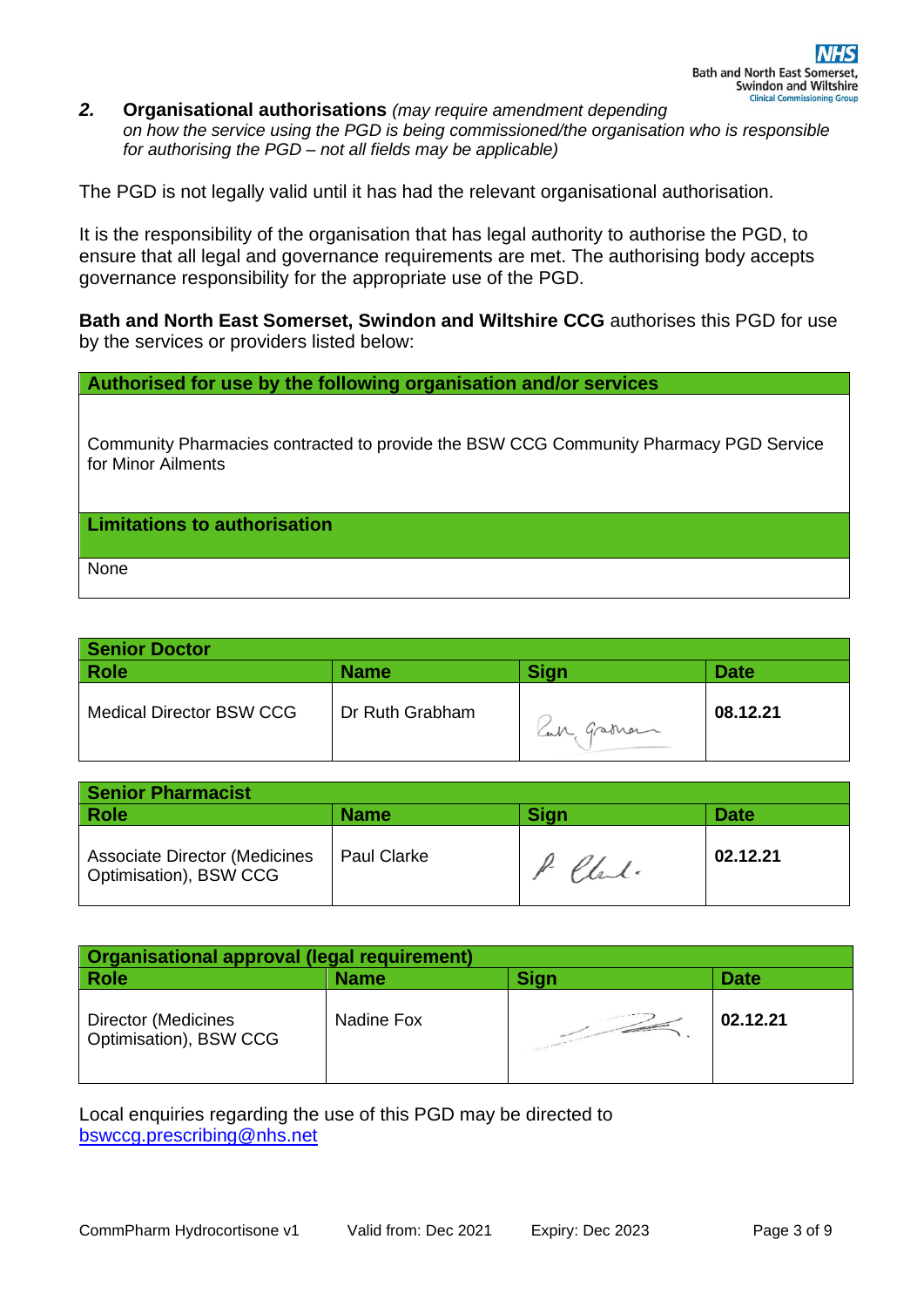Section 7 provides a registered health professional authorisation sheet. Individual professionals must be authorised by name to work to this PGD. Alternative authorisation sheets/templates may be used where appropriate in accordance with local policy.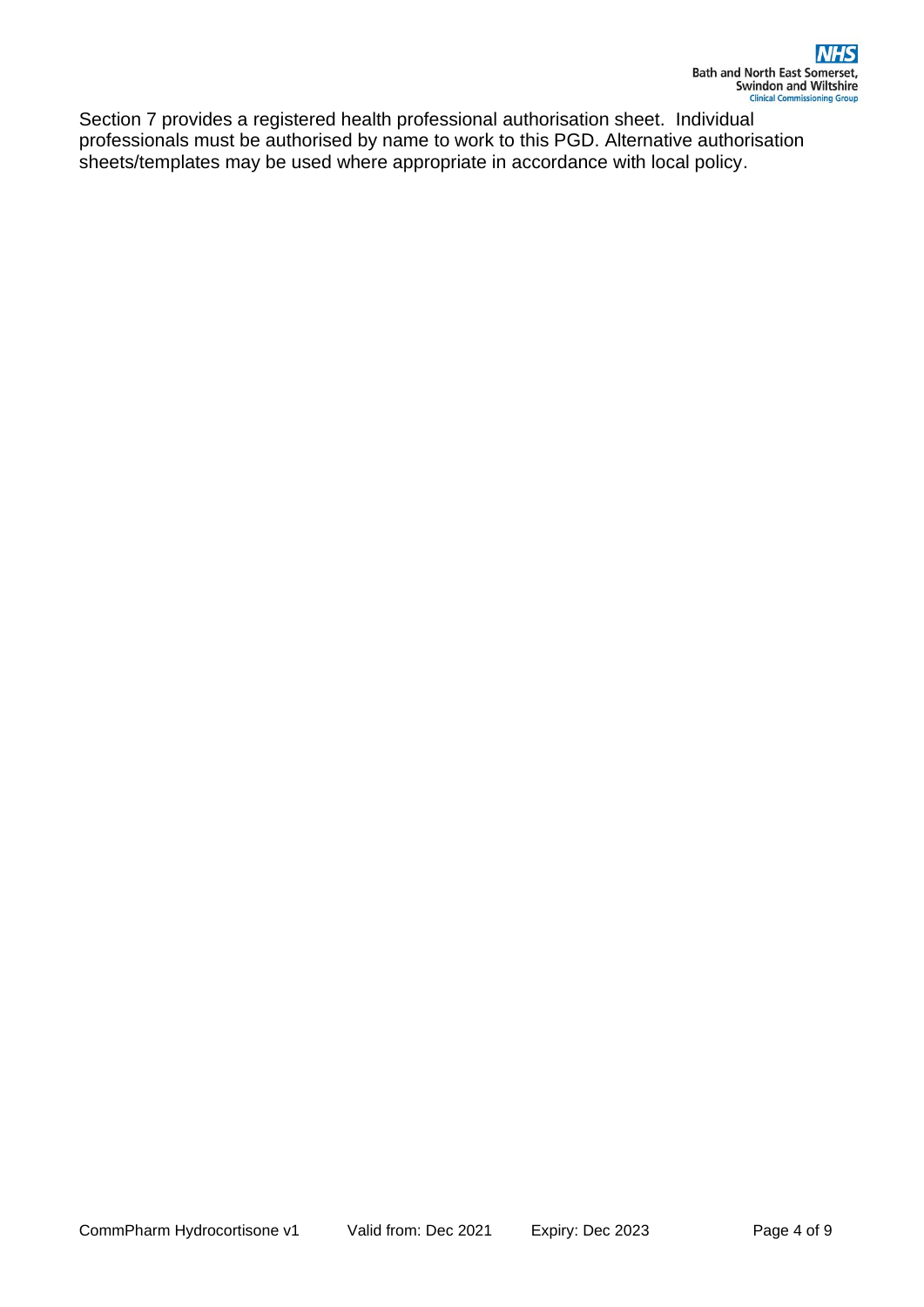### **3. Characteristics of staff**

| <b>Qualifications and</b><br>professional registration | Registered professional with one of the following bodies:<br>Pharmacists registered with the General Pharmaceutical Council<br>$\bullet$<br>(GPhC)                                                                                                                                                                                                                                                                                                                                                                                                                                                                                                                           |
|--------------------------------------------------------|------------------------------------------------------------------------------------------------------------------------------------------------------------------------------------------------------------------------------------------------------------------------------------------------------------------------------------------------------------------------------------------------------------------------------------------------------------------------------------------------------------------------------------------------------------------------------------------------------------------------------------------------------------------------------|
| <b>Initial training</b>                                | Must be authorised by name as an approved practitioner under<br>$\bullet$<br>the current terms of this Patient Group Direction before working<br>to it<br>Has undertaken appropriate training and been<br>$\bullet$<br>assessed/declared competent to carry out clinical assessment<br>of patient leading to diagnosis that requires treatment according<br>to the indications listed in this PGD<br>Must be competent in the use of PGDs (see NICE Competency<br>$\bullet$<br>framework for health professionals using patient group<br>directions)<br>Must have access to the Patient Group Direction and<br>associated online resources                                   |
| <b>Competency assessment</b>                           | All pharmacists operating under this PGD are required to complete a<br>Declaration of Competence via PharmOutcomes<br>Staff operating under this PGD are encouraged to review their<br>competency using the NICE Competency Framework for health<br>professionals using patient group directions<br>Individuals operating under this PGD are personally responsible for<br>ensuring they remain up to date with the use of all medicines<br>included in the PGD - if any training needs are identified these<br>should be discussed with the senior individual responsible for<br>authorising individuals to act under the PGD and further training<br>provided as required. |
| <b>Ongoing training and</b><br>competency              | Practitioners must ensure they are up to date with relevant issues<br>and clinical skills relating to mild inflammatory skin conditions, with<br>evidence of appropriate Continued Professional Development (CPD).<br>Pharmacists will be required to complete an annual Declaration of<br>Competence via PharmOutcomes.                                                                                                                                                                                                                                                                                                                                                     |
|                                                        | The decision to supply any medication rests with the individual registered health<br>professional who must abide by the PGD and any associated organisation policies.                                                                                                                                                                                                                                                                                                                                                                                                                                                                                                        |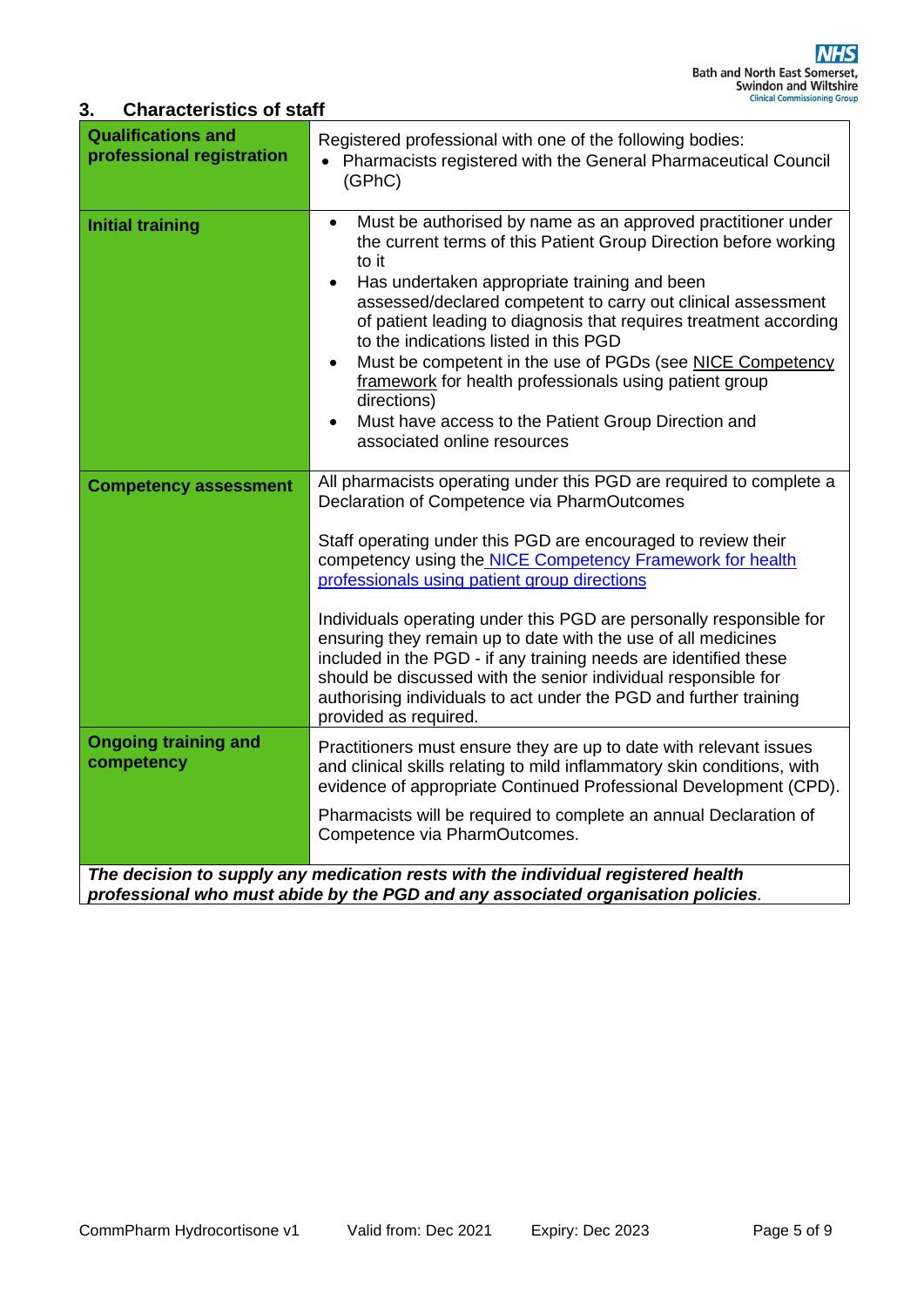### **4. Clinical condition or situation to which this PGD applies**

| <b>Clinical condition or</b>                                                                          | Mild inflammatory skin conditions                                                                                                                                 |
|-------------------------------------------------------------------------------------------------------|-------------------------------------------------------------------------------------------------------------------------------------------------------------------|
| situation to which this<br><b>PGD applies</b>                                                         |                                                                                                                                                                   |
| <b>Criteria for inclusion</b><br>Use BNF/BNFC/SPC, Take<br>into account any clinical                  | Adults and children aged 10 years or over for use on the face (use<br>on other areas should be purchased OTC)                                                     |
| guidelines or policies that<br>are available locally or<br>nationally, e.g.<br><b>BASHH/NICE/JCVI</b> | Children aged 1 to 9 years presenting with Acute dermatitis or mild<br>eczema (including on the face) or Insect bite reactions                                    |
| <b>Criteria for exclusion</b>                                                                         | Children under 1 year of age<br>$\bullet$<br>Adults and children aged 10 years and over where licensed OTC                                                        |
|                                                                                                       | treatments are available<br>• Skin lesions caused by bacterial, fungal or viral skin infections<br>e.g. cold sores, impetigo, chickenpox, acne, athletes foot or  |
|                                                                                                       | ringworm<br>Infected eczema (including cellulitis, weeping, rapidly worsening                                                                                     |
|                                                                                                       | rash, fever)<br>Allergy to any component of the cream/ointment                                                                                                    |
|                                                                                                       | Patients who have suffered any trauma to the area e.g. scratch,<br>graze or bite (human or animal)                                                                |
|                                                                                                       | Patients who have already tried topical corticosteroid<br>unsuccessfully                                                                                          |
|                                                                                                       | Application to the ano-genital region<br>• Pregnancy                                                                                                              |
| <b>Cautions including any</b><br>relevant action to be                                                | As with all corticosteroids, prolonged application to the face is<br>undesirable.                                                                                 |
| taken                                                                                                 | There is no evidence against use in lactating women. However,<br>caution should be exercised when Hydrocortisone Cream is                                         |
|                                                                                                       | administered to nursing mothers. In this event, the product should<br>not be applied to the chest area                                                            |
| Action to be taken if the<br>patient is excluded                                                      | Record reasons for exclusion and any action(s) taken<br>$\bullet$<br>Advise patient on alternative treatment                                                      |
|                                                                                                       | Refer to a prescriber if appropriate (e.g. GP or NHS111/OOH<br>services)                                                                                          |
|                                                                                                       | Give safety-netting advice                                                                                                                                        |
| Action to be taken if the<br>patient or carer declines                                                | Document advice given and the decision reached<br>$\bullet$<br>Advise patient on alternative treatment if appropriate                                             |
| treatment                                                                                             | Refer to a prescriber if appropriate<br>Give safety-netting advice                                                                                                |
| <b>Arrangements for referral</b><br>for medical advice                                                | Advise patient to refer to their GP practice, if symptoms persist or<br>there is no improvement following completion of the treatment or if<br>condition worsens. |
|                                                                                                       |                                                                                                                                                                   |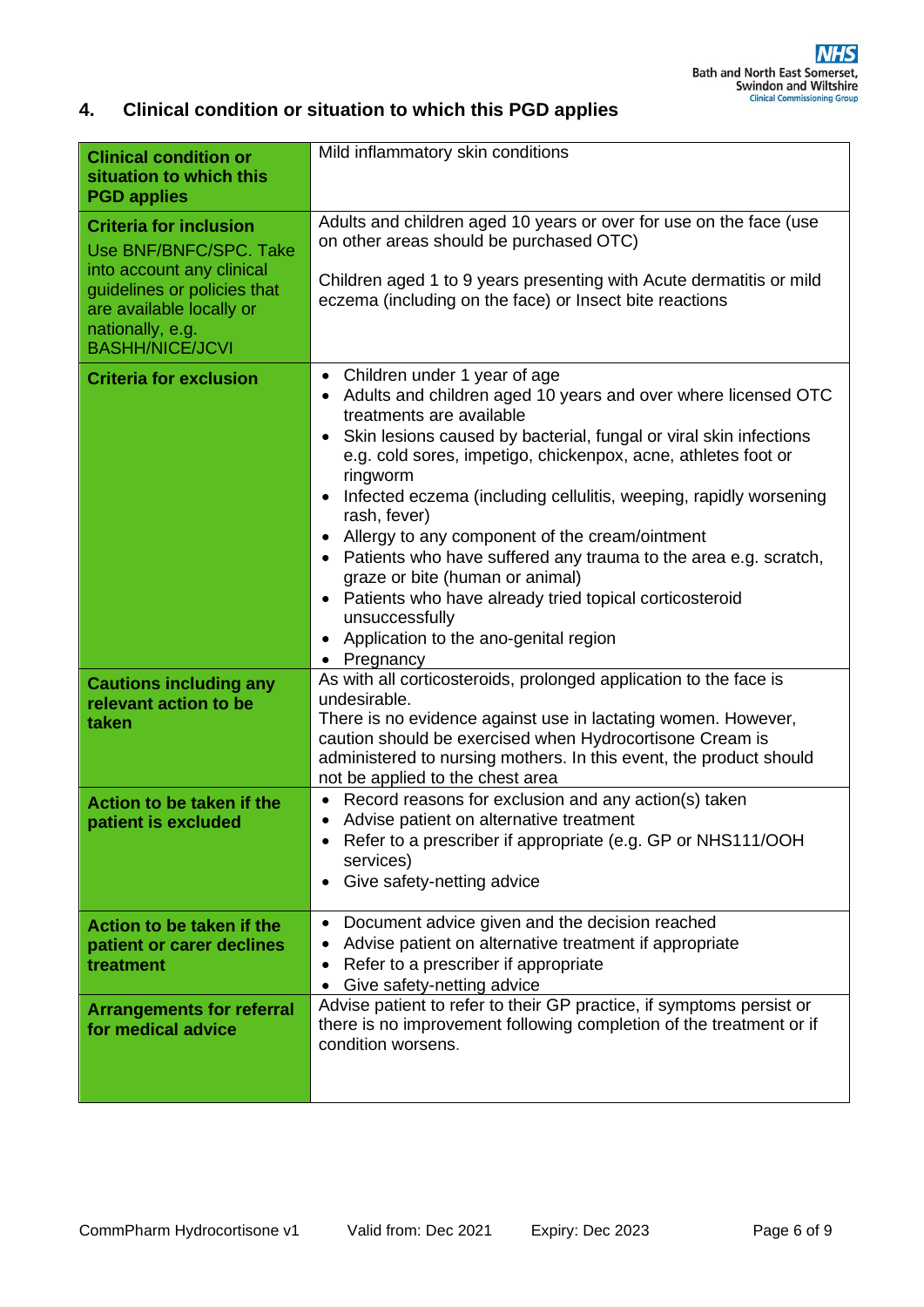### **5. Description of treatment**

| Name, strength &<br>formulation of drug                                  | Hydrocortisone 1% cream<br>Hydrocortisone 1% ointment                                                                                                                                                                                                                                                                                                                                                           |
|--------------------------------------------------------------------------|-----------------------------------------------------------------------------------------------------------------------------------------------------------------------------------------------------------------------------------------------------------------------------------------------------------------------------------------------------------------------------------------------------------------|
| <b>Legal category</b>                                                    | Hydrocortisone 1% cream and hydrocortisone 1 % ointment are<br>prescription-only medicines (POM).                                                                                                                                                                                                                                                                                                               |
| Route / method of<br>administration                                      | Topical application to affected areas                                                                                                                                                                                                                                                                                                                                                                           |
| Indicate any off-label use<br>(if relevant)                              | Not applicable                                                                                                                                                                                                                                                                                                                                                                                                  |
| Dose and frequency of<br>administration                                  | Apply cream sparingly once or twice a day                                                                                                                                                                                                                                                                                                                                                                       |
| <b>Duration of treatment</b>                                             | Use for a maximum of 7 days                                                                                                                                                                                                                                                                                                                                                                                     |
| <b>Quantity to be supplied</b>                                           | Supply 1 x15g tube increasing to 2 x15g if widespread on the body                                                                                                                                                                                                                                                                                                                                               |
| <b>Storage</b>                                                           | Stock must be stored in conditions in line with SPC, which is<br>available from the electronic Medicines Compendium website:<br>www.medicines.org.uk<br>Do not store above 25°C                                                                                                                                                                                                                                 |
| <b>Drug interactions</b>                                                 | None known                                                                                                                                                                                                                                                                                                                                                                                                      |
|                                                                          | The SPC is available from the electronic Medicines Compendium<br>website: www.medicines.org.uk                                                                                                                                                                                                                                                                                                                  |
| <b>Identification &amp;</b><br>management of adverse<br>reactions        | Topical hydrocortisone preparations are usually well tolerated, but if<br>any signs of hypersensitivity occur, application should stop<br>immediately.                                                                                                                                                                                                                                                          |
|                                                                          | Striae may occur especially in intertriginous areas. There may be<br>spreading and worsening of untreated infection and pigmentation<br>changes or excessive hair growth.                                                                                                                                                                                                                                       |
|                                                                          | A detailed list of adverse reactions is available in the SPC, which is<br>available from the electronic Medicines Compendium website:<br>www.medicines.org.uk                                                                                                                                                                                                                                                   |
| <b>Management of and</b><br>reporting procedure for<br>adverse reactions | Healthcare professionals and patients/carers are encouraged to<br>report suspected adverse reactions to the Medicines and<br>Healthcare products Regulatory Agency (MHRA) using the Yellow<br>Card reporting scheme on: https://yellowcard.mhra.gov.uk<br>Record all adverse drug reactions (ADRs) in the patient's medical<br>record (and inform the patient's GP)<br>Report via organisation incident policy. |
| <b>Written information to be</b><br>given to patient or carer            | Give marketing authorisation holder's patient information leaflet<br>(PIL) provided with the product.                                                                                                                                                                                                                                                                                                           |
| <b>Patient advice / follow up</b><br>treatment                           | Explain treatment, course of action and potential side-effects<br>$\bullet$<br>The individual/carer should be advised to seek medical advice<br>in the event of an adverse reaction.<br>Advise the patient/carer to read the manufacturer's patient<br>information leaflet                                                                                                                                      |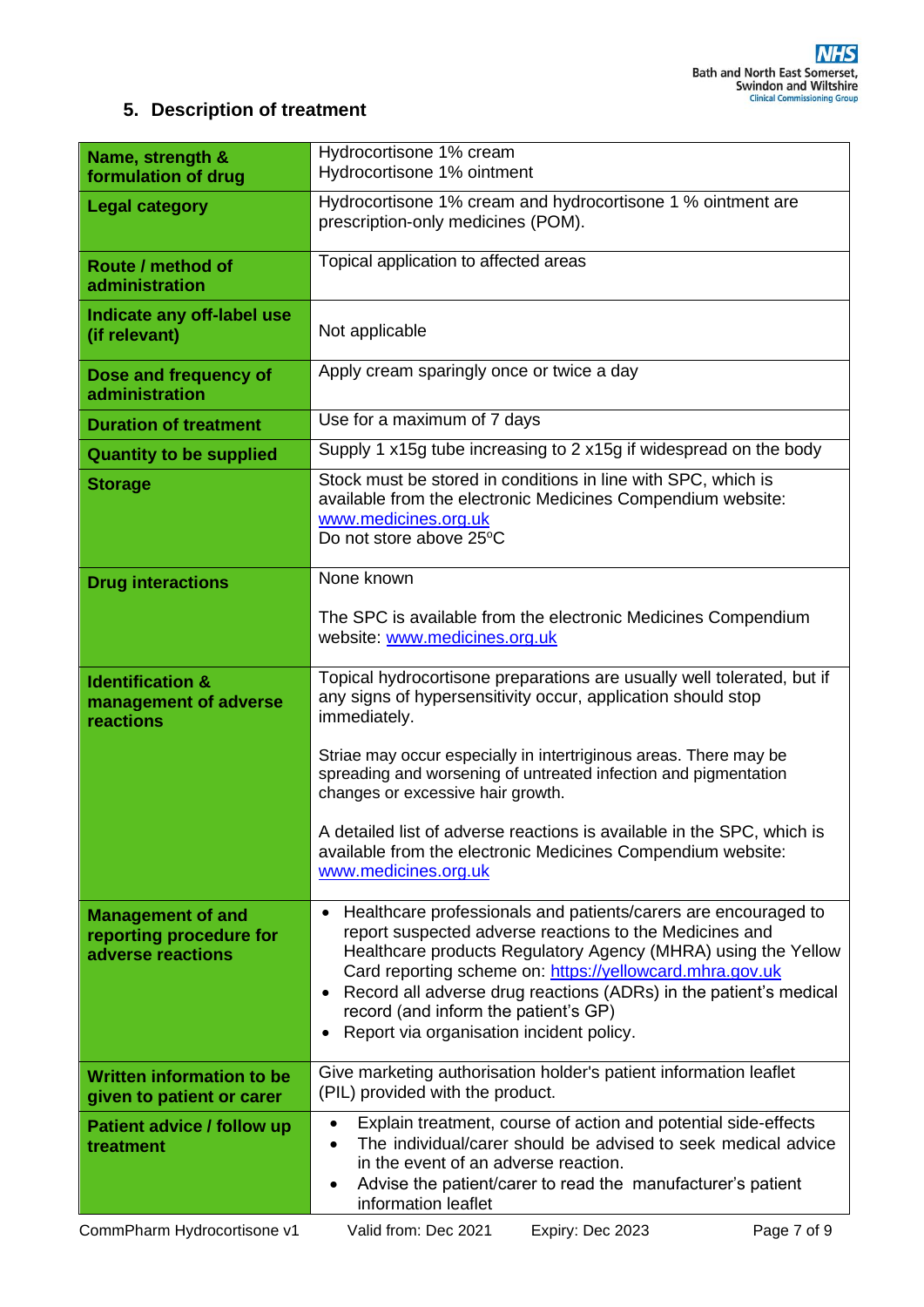|                | Advise the patient/carer to apply and appropriate quantity of<br>$\bullet$<br>cream or ointment (fingertip units) thinly on the skin to cover the<br>affected area<br>If any signs of hypersensitivity develop, application should stop<br>immediately<br>Wash hands before and after using the cream<br>$\bullet$<br>Do not cover the area with a dressing or plaster<br>Be careful to avoid getting the cream or ointment in the eyes<br>Advise patients on emollients if necessary (which the patient<br>may purchase over the counter). Advise on continued long term<br>emollient use where appropriate to decrease the need for future<br>topical corticosteroids<br>All patient/carers must be given appropriate safety-netting<br>advice - to consider the exclusion criteria, if no better after 7<br>days of treatment to seek medical advice                                                                                                                                                                                                                                                                                                                                      |
|----------------|----------------------------------------------------------------------------------------------------------------------------------------------------------------------------------------------------------------------------------------------------------------------------------------------------------------------------------------------------------------------------------------------------------------------------------------------------------------------------------------------------------------------------------------------------------------------------------------------------------------------------------------------------------------------------------------------------------------------------------------------------------------------------------------------------------------------------------------------------------------------------------------------------------------------------------------------------------------------------------------------------------------------------------------------------------------------------------------------------------------------------------------------------------------------------------------------|
| <b>Records</b> | Record:<br>that valid informed consent was given<br>$\bullet$<br>name/signature of individual, address, date of birth and GP with<br>٠<br>whom the individual is registered (if relevant)<br>name of registered health professional<br>$\bullet$<br>name and brand of medication supplied/administered<br>$\bullet$<br>date of supply/administration<br>$\bullet$<br>dose, form and route of supply/administration<br>$\bullet$<br>quantity supplied/administered<br>$\bullet$<br>batch number and expiry date (if applicable)<br>$\bullet$<br>advice given, including advice given if excluded or declines<br>$\bullet$<br>treatment<br>details of any adverse drug reactions and actions taken<br>$\bullet$<br>supplied via Patient Group Direction (PGD)<br>$\bullet$<br>Referral arrangements (including self-care)<br>$\bullet$<br>Label the pack being supplied appropriately<br>$\bullet$<br>Records should be signed and dated (or a password controlled<br>e-records).<br>All records should be clear, legible and contemporaneous.<br>A record of all individuals receiving treatment under this PGD<br>should also be kept for audit purposes in accordance with local<br>policy. |

## **6. Key references**

| <b>Key references</b> | Electronic Medicines Compendium http://www.medicines.org.uk/                                                                                     |
|-----------------------|--------------------------------------------------------------------------------------------------------------------------------------------------|
|                       | Electronic BNF https://bnf.nice.org.uk/<br>NICE Medicines practice guideline "Patient Group Directions"<br>https://www.nice.org.uk/guidance/mpg2 |